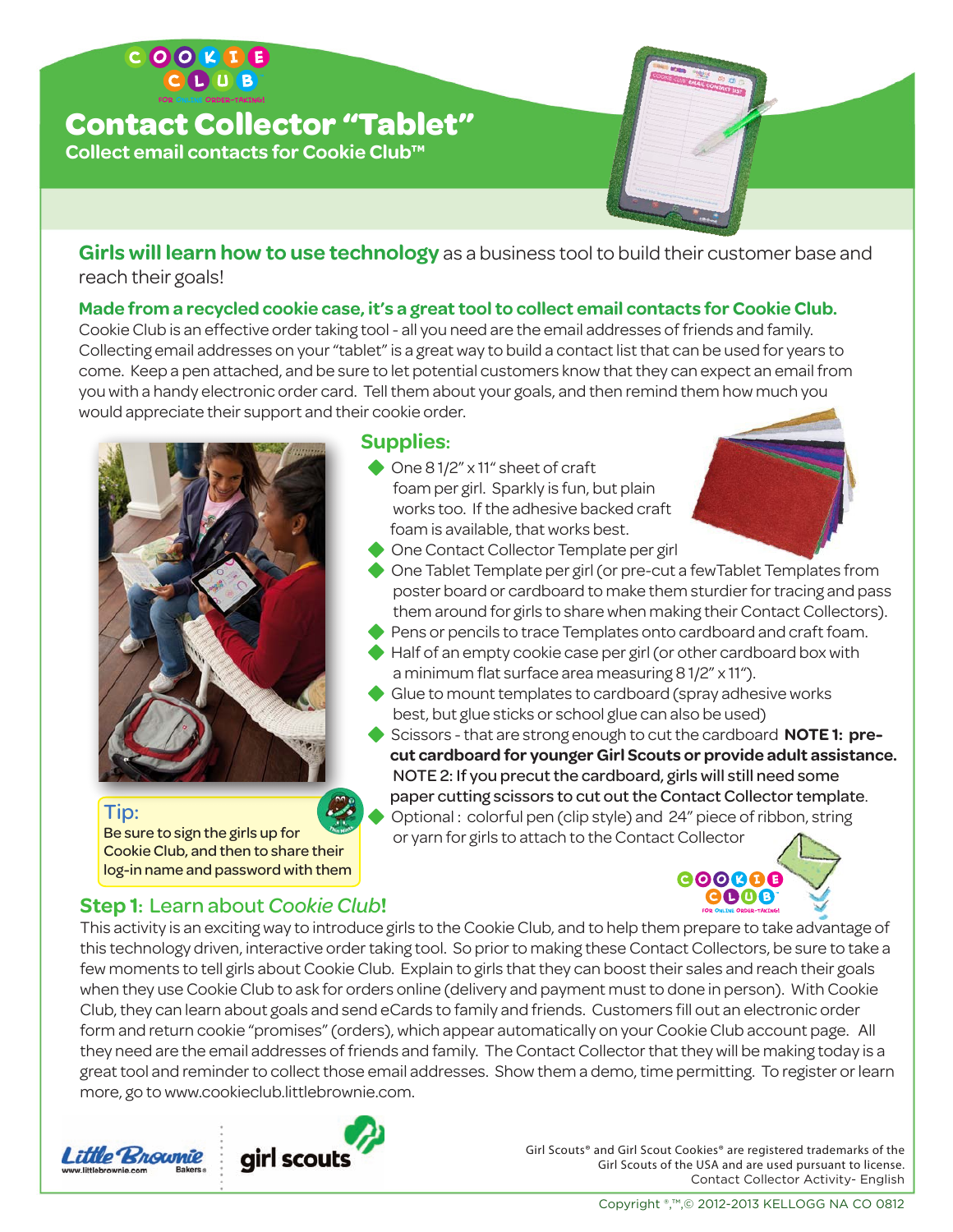#### **Step 2: Create It**

**• Provide each pair of girls with an empty cookie case (A) or other card**board box along with heavy duty scissors.

**Invite girls to carefully cut box open at the seams (B) so that each girl has** one large front panel from the cookie case (C) (If using a box other than a cookie case, than make sure each girl has a piece of cardboard from the box sized to fit the Tablet Template) **NOTE: For younger girls, provide adult assistance, or pre-cut the cardboard.**

**•** Distribute other supplies to the group.

◆ Cut out the Contact Collector Template (E) and the Tablet Template (F) (for the Tablet Template cut on both lines, so the middle is hollow).

Trace the outside only of the Tablet Template (F) onto the cardboard (C), and cut out to create the cardboard backing (D).

**Trace both the inside and the outside of the Tablet Template (F) onto the** back of the craft foam and out the Contact Collector border (G).

Glue the Contact Collector Template (E) onto the cardboard (D).

E. **F.** F.

 Now secure the craft foam border (G) on top of the Contact Collector (E). NOTE: If you wish to secure a pen to your tablet, you can choose to tie a pen to a piece of ribbon or yarn, and then tie the other end around the craft foam border piece, prior to securing it to the Contact Collector

Encourage girls to carry their Contact Collector (H) everywhere they go, and to ask for the email addresses of all their friends and family members. Then when it's Cookie Time, they can use the email addresses that they have collected to send all their contacts a cookie order form through Cookie Club!





Tip:

Use spray adhesive or spray glue to secure paper to the cardboard for a quick drying, smooth and even, writing surface.

G.



Contact Collector **Template** 



Girl Scouts® and Girl Scout Cookies® are registered trademarks of the Girl Scouts of the USA and are used pursuant to license. Contact Collector Activity- English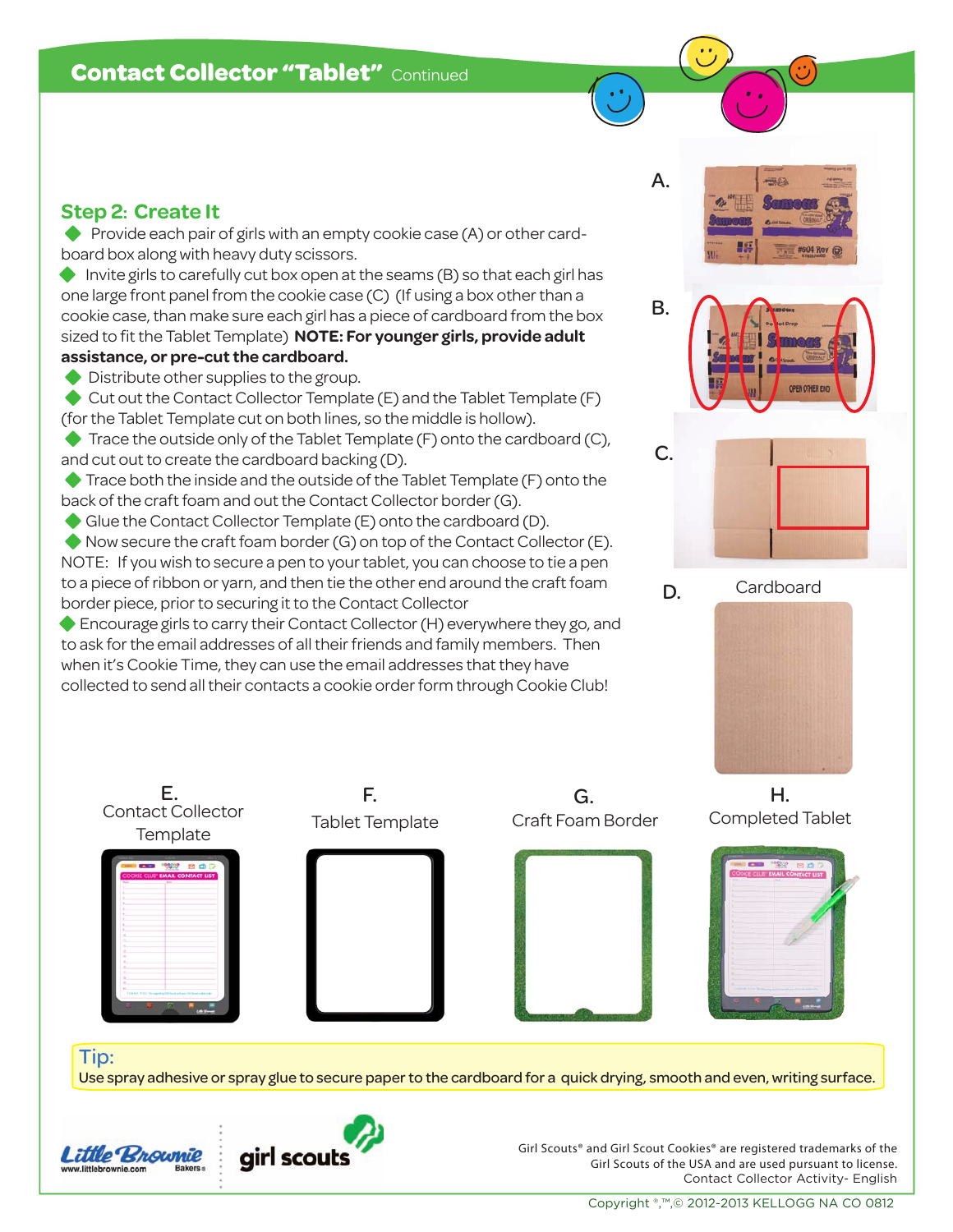# **Contact Collector Template**

Sized to Standard iPad size of approximately 7 1/2"W x 9 1/2" H *Cut around outside border only. Cut cardboard to same size and then glue onto card*board.

| <b>AV</b><br><b>EMAIL</b>                                               | 000000<br><b>CO00</b> | <b>NOP</b> |
|-------------------------------------------------------------------------|-----------------------|------------|
| <b>COOKIE CLUB<sup>®</sup> EMAIL CONTACT LIST</b>                       |                       |            |
| Name                                                                    | Email                 |            |
| ъ.                                                                      |                       |            |
| 2.                                                                      |                       |            |
| з.                                                                      |                       |            |
| 4.                                                                      |                       |            |
| 5.                                                                      |                       |            |
| 6.                                                                      |                       |            |
| 7.                                                                      |                       |            |
| 8.                                                                      |                       |            |
| 9.                                                                      |                       |            |
| 10.                                                                     |                       |            |
| 11.                                                                     |                       |            |
| 12.                                                                     |                       |            |
| 13.                                                                     |                       |            |
| 14.                                                                     |                       |            |
| 15.                                                                     |                       |            |
| 16.                                                                     |                       |            |
| 17.                                                                     |                       |            |
| 18.                                                                     |                       |            |
| 19.                                                                     |                       |            |
| 20.                                                                     |                       |            |
| THANK YOU for supporting Girl Scouts with your Girl Scout cookie order. |                       |            |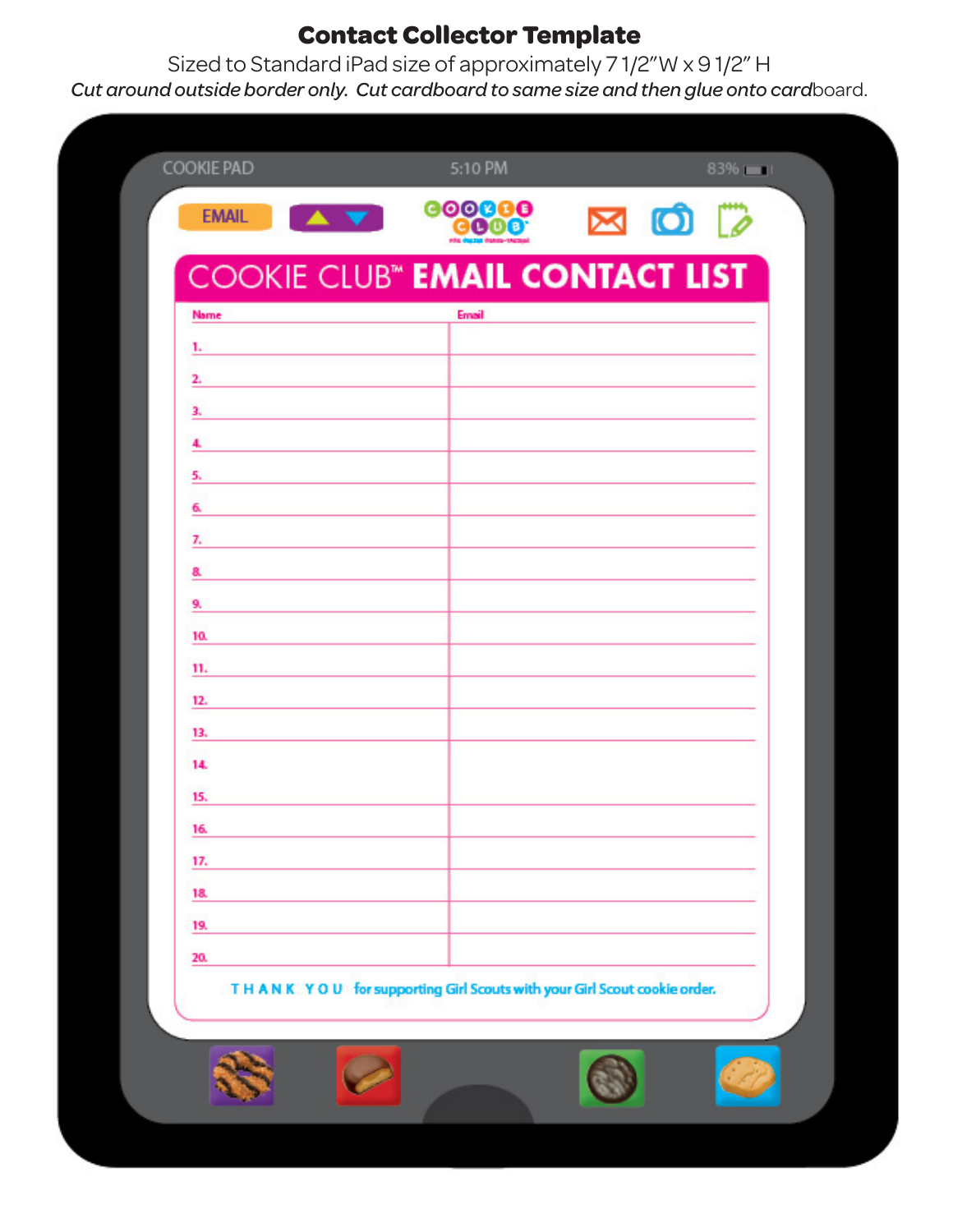## **Tablet Border Template**

Sized to Standard iPad size of approximately 7 1/2"W x 9 1/2" H *Cut out black border (inside and outside). Trace onto Craft Foam and cut out.*